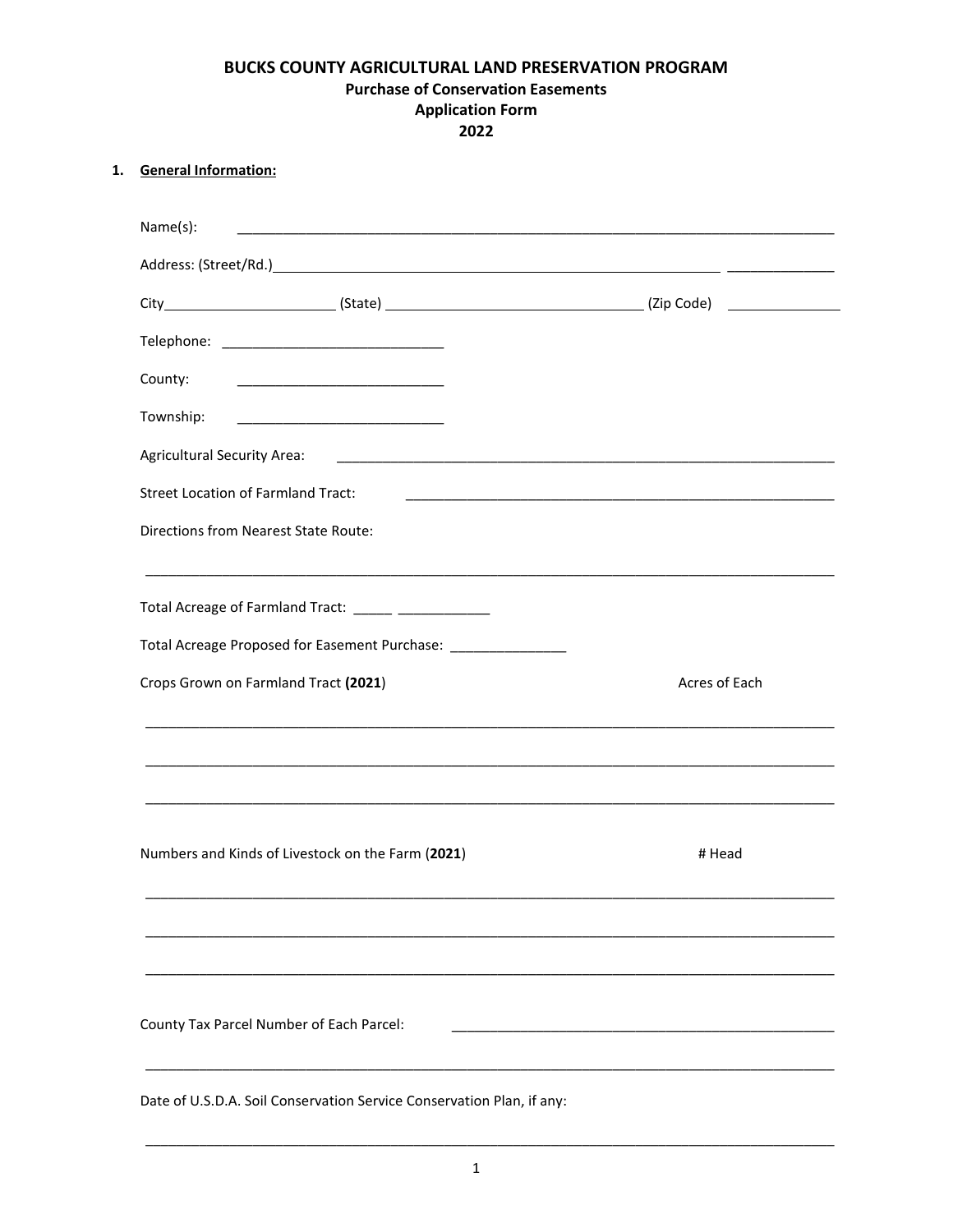Name(s), Address and Telephone Number or Person(s) to Contact to View the Farmland Tract:

#### **2**. **Production Information:**

1. The applicant must provide crop production information for the most recent crop year that comparable statistics are available from the Pennsylvania Agricultural Statistics Service or information for the prior two growing seasons as part of this application. The report will be as follows:

\_\_\_\_\_\_\_\_\_\_\_\_\_\_\_\_\_\_\_\_\_\_\_\_\_\_\_\_\_\_\_\_\_\_\_\_\_\_\_\_\_\_\_\_\_\_\_\_\_\_\_\_\_\_\_\_\_\_\_\_\_\_\_\_\_\_\_\_\_\_\_\_\_\_\_\_\_\_\_\_\_\_\_\_\_\_\_\_\_\_

|      | Commodity/Crop | <b>Acres Grown</b> |
|------|----------------|--------------------|
| 2021 |                |                    |
| 1.   |                |                    |
| 2.   |                |                    |
| 3.   |                |                    |
| 4.   |                |                    |
| 2020 |                |                    |
| 1.   |                |                    |
| 2.   |                |                    |
| 3.   |                |                    |
| 4.   |                |                    |

2. The applicant must provide livestock information for the farmland tract for the most recent calendar year that comparable statistics are available from the Pennsylvania Agricultural Statistics Service, or information from the prior two production years, as follows:

| 2021<br>1.                                                                                                                                   |  |
|----------------------------------------------------------------------------------------------------------------------------------------------|--|
|                                                                                                                                              |  |
|                                                                                                                                              |  |
| 2.                                                                                                                                           |  |
| 2020                                                                                                                                         |  |
| 1.                                                                                                                                           |  |
| 2.                                                                                                                                           |  |
| What percentage of your total family income is derived from farming operations (not tenant income) _<br>3.<br>Just on tract from application |  |

4. What percentage of farming activities are performed by landowner, family members and/or employee's  $% \mathcal{E}$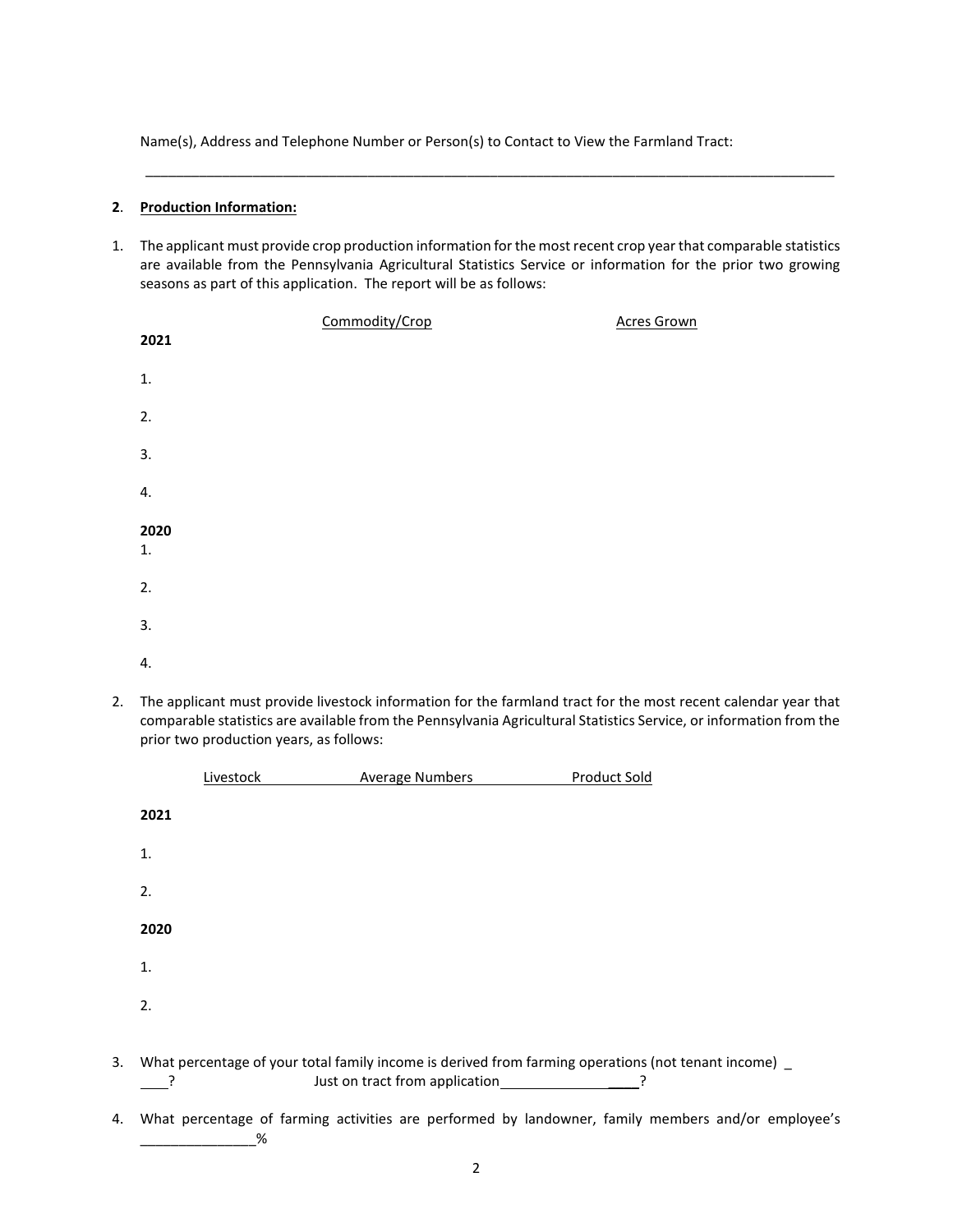### **3. Maps:**

-

- The applicant is to provide the following maps as part of this application:
- 1. Locational Map A United States Geographical Survey Topographical Map showing the location of the farmland tract.
- 2. A tax map of the farmland proposed for protection with map reference and tax parcel number clearly indicated.

**Soils Plan** (Please send a copy of your Soil and Water Conservation Plan, if you have one. If you are not sure if you have a soil plan, or need to get a copy, please call the Bucks County Natural Resources Conservation Service (NRCS) at (215) 453-9527.

• The applicant is required to provide a soils report and soils map for the farmland tract proposed for easement purchase, and a table showing the capability class and use of land, as follows:

|             | Acres of Cropland/Pasture | Other Acreage | <b>Total Acres</b> |
|-------------|---------------------------|---------------|--------------------|
| Class I     |                           |               |                    |
| Class II    |                           |               |                    |
| Class III   |                           |               |                    |
| Class IV    |                           |               |                    |
| Unique Land |                           |               |                    |
| Other       |                           |               |                    |
| Total       |                           |               |                    |
|             |                           |               |                    |

• The soils map shall color code soil types as follows:

| $Class I = Green$   |  | $Class IV = Blue$ |                                          |
|---------------------|--|-------------------|------------------------------------------|
| Class II $=$ Yellow |  |                   | Wetlands $=$ Cross-Hatch or Separate Map |
| Class III $=$ Red   |  |                   |                                          |

Unique land is land other than Class I - IV that is used for the production of specific high value crop foods such as fruits and vegetables. To be evaluated for easement purchase, the unique land must be used for its unique purpose at the time of application.

**Please Note: The Bucks County Agricultural Land Preservation Program can provide these maps. Please contact John Ives if you need to have these maps prepared.**

- 1. Do you have a soil conservation plan? Yes No
- 2. What percentage of your farmed ground is currently being farmed with conservation practices (notill, strips, etc.)?
- 3. Does your farm have any unique factors that the board should consider? Please list. (This would Include unique site features that may be of an environmental, historic, or scenic value to the community.)